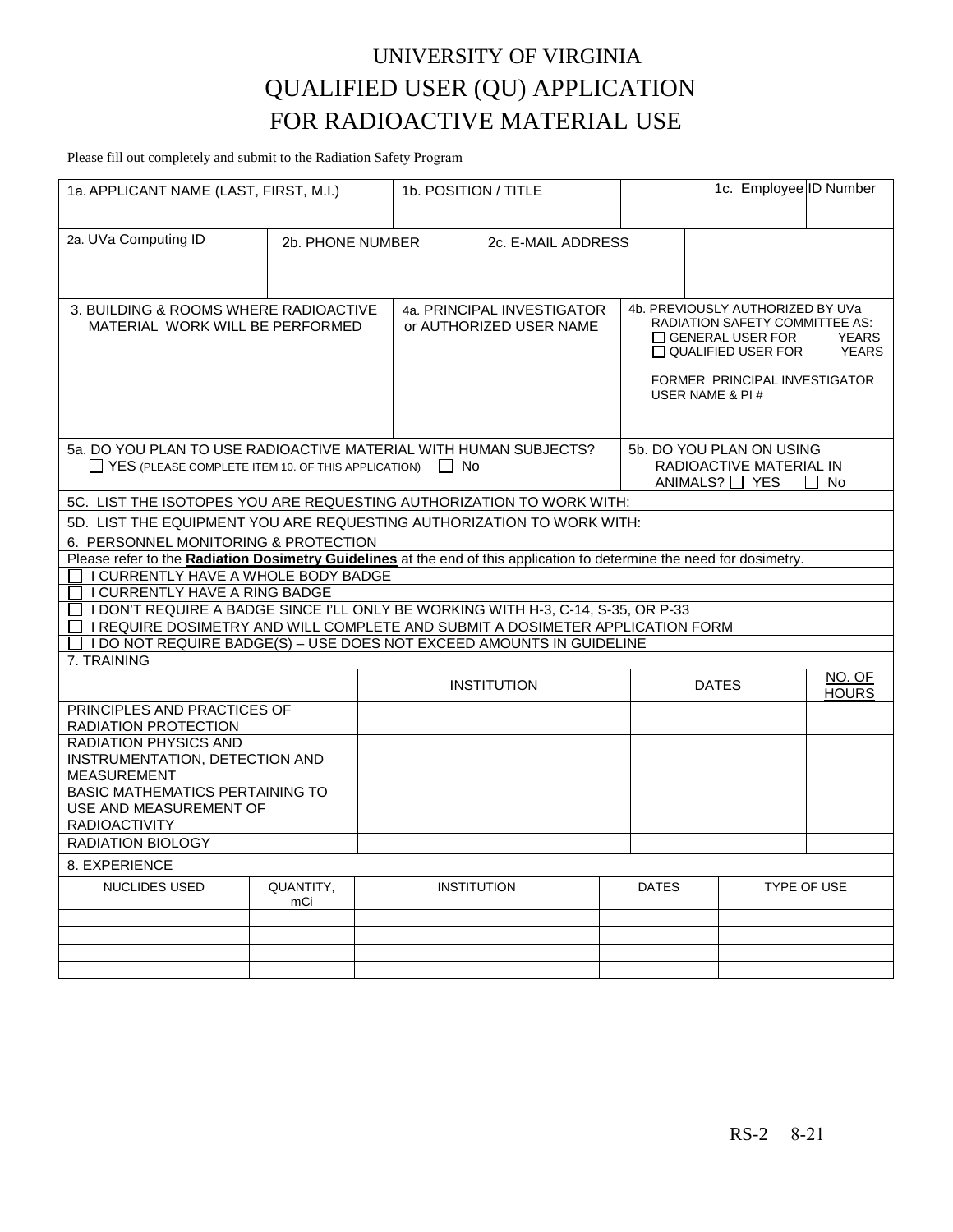### UNIVERSITY OF VIRGINIA QUALIFIED USER (QU) APPLICATION FOR RADIOACTIVE MATERIAL USE

Please fill out completely and submit to the Radiation Safety Program

9. THE UNIVERSITY OF VIRGINIA RADIATION SAFETY GUIDE CONTAINS THE POLICIES AND RULES WHICH GOVERN THE USE OF IONIZING RADIATION PRODUCING MATERIALS AND EQUIPMENT AT UVA AS SPECIFIED BY THE RADIATION SAFETY COMMITTEE AND MUST BE ADHERED TO BY ALL USERS.

THE ON-LINE UNIVERSITY OF VIRGINIA **RADIATION SAFETY GUIDE** URL IS

<http://ehs.virginia.edu/Radiation-Safety-Guide.html>

YOU MUST COMPLETE THE ON-LINE UNIVERSITY OF VIRGINIA RADIATION SAFETY TRAINING COURSE AND TEST BEFORE THIS APPLICATION WILL BE PROCESSED. THE ON-LINE UNIVERSITY TRAINING URL IS: <http://ehs.virginia.edu/Radiation-Safety-Training.html>

#### **BY MY SIGNATURE, I ATTEST THAT ALL INFORMATION PROVIDED ON THIS APPLICATION IS TRUE AND ACCURATE:**

| APPLICANT SIGNATURE: | DATE |
|----------------------|------|
|----------------------|------|

PI/AU SIGNATURE: DATE:

**FOR ACADEMIC QUALIFIED USERS: THIS QUALIFIED USER APPLICANT HAS PERMISSION TO ORDER RADIOACTIVE MATERIAL IN MY ABSENCE:**  $\Box$  Yes  $\Box$  No  $\Box$  N/A

| <b>RSP USE ONLY</b>          |                      |                |            |                       |  |
|------------------------------|----------------------|----------------|------------|-----------------------|--|
| <b>ACADEMIC QU</b><br>$\Box$ |                      |                |            | <b>MEDICAL USE QU</b> |  |
|                              | <b>RECEIVED THE</b>  |                |            |                       |  |
|                              | <b>PROPER</b>        |                |            |                       |  |
|                              |                      | DOCUMENTATION? |            |                       |  |
| <b>DATE RECEIVED:</b>        | <b>YES</b>           | <b>NO</b>      |            |                       |  |
| <b>HP/ARSO Review:</b>       | Recommended Approval |                | Signature: |                       |  |
| Comments:                    |                      |                | Date:      |                       |  |
| <b>RSO/ARSO Review:</b>      | Recommended Approval |                | Signature: |                       |  |
| Comments:                    |                      |                | Date:      |                       |  |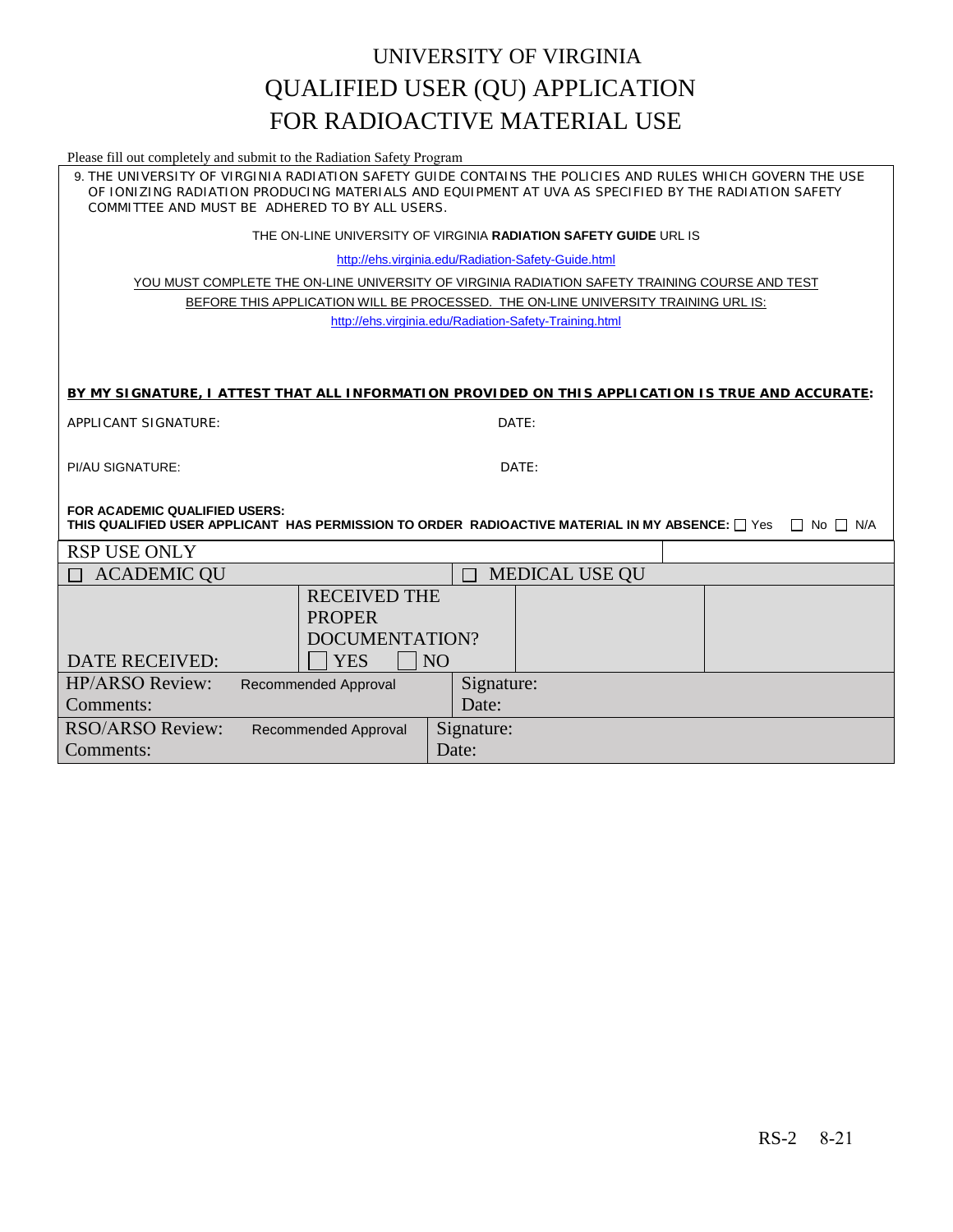## UNIVERSITY OF VIRGINIA QUALIFIED USER (QU) APPLICATION FOR RADIOACTIVE MATERIAL USE

Please fill out completely and submit to the Radiation Safety Program

#### **ITEM 10.**

### **Complete Item 10 only if you will be using radioactive materials on human subjects.**

#### **Answer the following**

- a. Check your status  $-\Box$  **faculty/** $\Box$  **staff/** $\Box$  **resident/** $\Box$  **fellow/** $\Box$  **student**
- b. Are you board certified or registered?  $\Box$ Yes  $\Box$ No
- c. If yes, by which organization?
- d. Date of Certification:
- e. Are you working with radioactive seed localization procedures?  $\Box$  Yes  $\Box$  No
	- If yes, provide the following information:
		- **1. Surgeons**, working under the supervision of an authorized user described above, who insert the seed or locate and remove the tissue containing the seed(s) should complete radiation safety training that includes:  $\bullet$ Performing the related radiation surveys using appropriate instrumentation (i.e., intraoperative gamma probe) employed to identify the location of implanted seeds for excision; • Identifying radioactive seed appearance, characteristics, radiation safety handling procedures and precautions; • Performing routine monitoring before, during, and after all uses of the seeds to ensure rapid identification and remediation of a damaged, ruptured, lost/missing or leaking source; and • Emergency procedures, including how to respond to a leaking source.
		- 2. **Pathology Personnel** handling specimens containing radioactive material should be instructed in the radiation safety aspects of safely handling the seeds and should complete radiation safety training that includes: • Identifying radioactive seed appearance, characteristics, safe handling procedures and precautions; • Minimizing time handling the specimen containing the seed(s); • Using an appropriate survey instrument to perform surveys of hands and work areas following handling of the specimen; • Performing routine monitoring after all uses of the seeds to account for all seeds specified in the prescription and to ensure rapid identification and remediation of a ruptured, lost/missing or leaking source; • Emergency procedures to be followed in the event contamination is identified or a seed is suspected of being damaged, ruptured or leaking; • Accountability, security of the seeds post-implantation; and • Proper disposal of the seeds and/or specimens containing the seed(s).

#### **Include documentation of the completed training for review by your supervisor and AU.**

### **I certify that the above applicant has the required certification or registration or training for use with human subjects:**

Supervisor Name: Supervisor Signature: Title: Date:

| AU Name:      |
|---------------|
| AU Signature: |
| Title:        |
| Date:         |